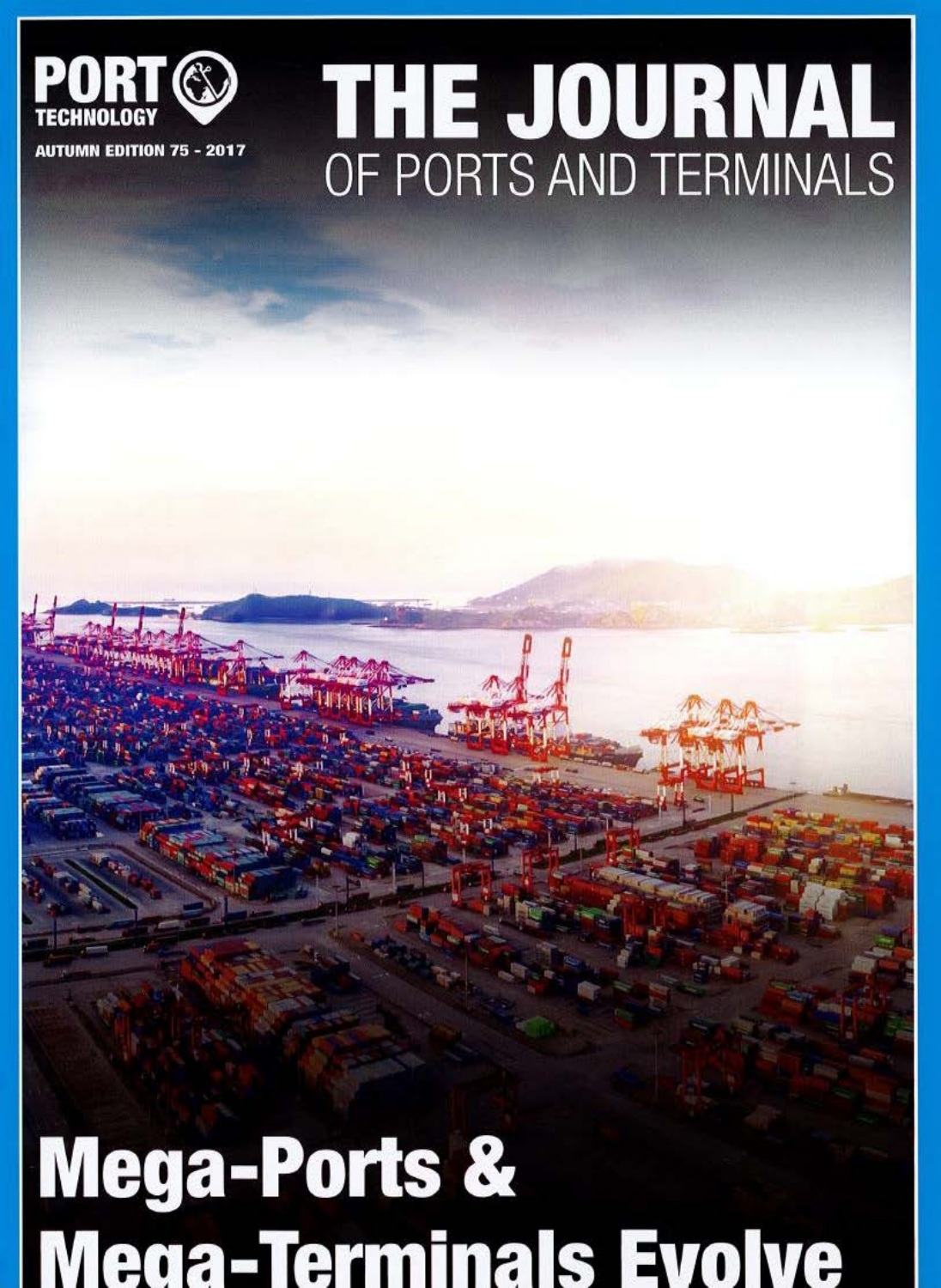

Erik Neugaard, Environmental Program Manager, and Peg Buchan, Assistant Port Director, Port Everglades, Florida, US

Port Everglades, Florida's top container port and one of the three busiest cruise ports in the world, readily accepted a challenging opportunity with the US Environmental Protection Agency's Office of Transportation and Air Quality(EPA) to partner and coordinate research and modeling *tor* covering port· related operations, technologies, and growth scenarios. Port Everglades is the first port in the United States to partner with the EPA in this way. Other seaports called it a bold and brave partnership. We called it the right thing to do.

Port Everglades' leadership agreed to work together with the EPA to teach them about port operations and to allow them to use Port Everglades as a training ground. This way, they could evaluate various effective technology and operational clean air strategy scenarios for seaports in a real port versus a virtual port. 8y collaborating to research and model port operation and technology scenarios in terms of air quality outcomes and solutions, EPA can now cite practical seaport centric examples in discussions with other

ports, related agencies, and stakeholders about lessons learned.

Since participating in the program, the EPA has used the Port Ewrglades model in their presentations for reaching out to other seaports across the United States.

#### A WAY TO MEASURE AIR EMISSIONS

However, Port Everglades did not previously have a baseline year air emissions inventory in part because Broward County currently meets EPA's environrnental standards for air quality. Port Everglades decided to create a benchmark or baseline by which to measure fulure changes in emissions to take necessary actions to maintain air quality standards.

As part of our commitment to the EPA partnership and to our community, Starcrest Consulting Group, LLC, was hired to collect the data required for the inventory. We asked our customers to voluntarily submit vehide and vessel movements and facilities and operational information to Starcrest with the understanding that it would be

kept confidential vis-à-vis their individual companies.

RT EVERGLADES

··....-

As one of two main considerations, we made sure our customers understood that the inventory would not result in a policy document or policy recommendations. we also ensured that when we were asked by our customers what was in it for them, we could explain that some regulatory agencies currently estimate emissions for certain ports using a method that is more of a screening technique using surrogate data and may not reflect actual conditions. Estimating port-related emissions without significant local data can overstate port emissions.

Once this was explained, 95% of Port Everglades' customers chose to participate.

After one full year of data collection and collaboration with a technical working group comprised of local environmental professionals, the Port Everglades 2015 Baseline Air Emissions Inventory was completed and released to the public in December, 2016.